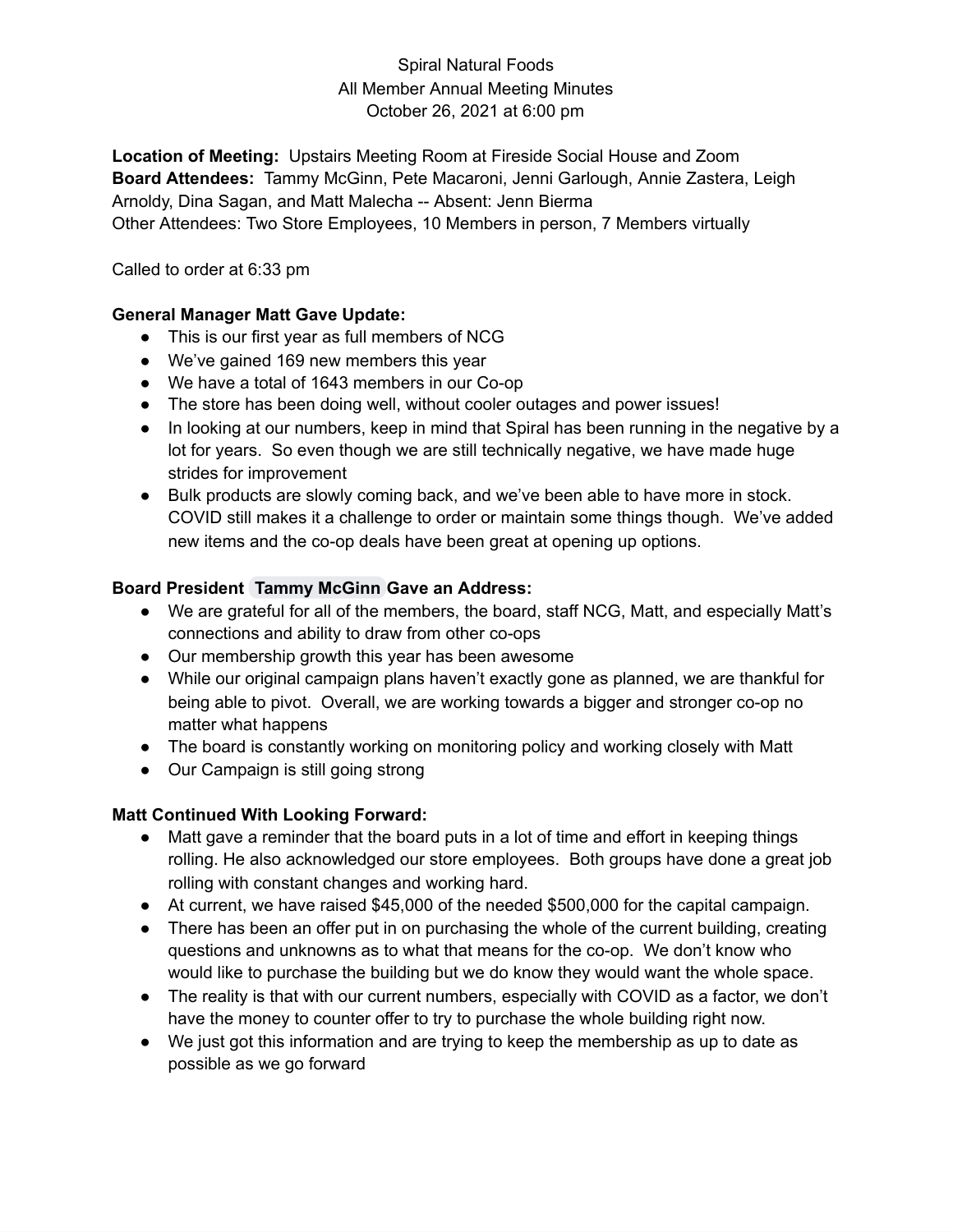### Spiral Natural Foods All Member Annual Meeting Minutes October 26, 2021 at 6:00 pm

- We are actively looking at all options and trying to be creative. We don't want to just move to just move and be in the same place in a few months but we also don't want to close.
- Unfortunately, this store isn't like a clothing store or something where you can just move racks and shelves. There is coolers, plumbing, electrical, and more no matter where we move
- How you can help at this point is SHOP. You can still buy C-Shares, give member loans, donate money, and tell your friends to shop

### **Membership Questions:**

Can we create a legal entity that would own the co-op to open up loan options?

● While that would be an option, we don't have people who are volunteering money to do that

Is there any Department of Agriculture Grants?

• There are typically only \$5,000-\$15,000 grants and they are very limited. With those, they are typically for non-profit organizations

Is the new offer final?

• There isn't anything officially signed and closed yet

Are we good until April if the purchase goes through?

• The new owners could try to buy the Co-op out of our current lease if they wanted but we wouldn't be required to agree

Are there any rights that we have or legal avenues as a tenant?

● Possibly! We are looking at any options

Even if we purchase somewhere else today, wouldn't there still be a gap where we wouldn't have a building?

• That is a potential reality. We are trying to think of creative ways to stay open. If we would need to move, we could also be creative about possibly selling limited items during a move.

Are non-members shopping? Would that help?

● Right now about 64% of our shopping is from members. Any shoppers help the process.

What square footage are we looking for?

● We currently have 1,780 square feet of store and 400 square feet of back space. We would ideally like to have 5,000 square feet for store space and 2,000 square feet for kitchen, office, gathering space, etc. We could go slightly smaller but also want to keep in mind that we need space to grow otherwise we won't be able to get the income necessary to fund this move.